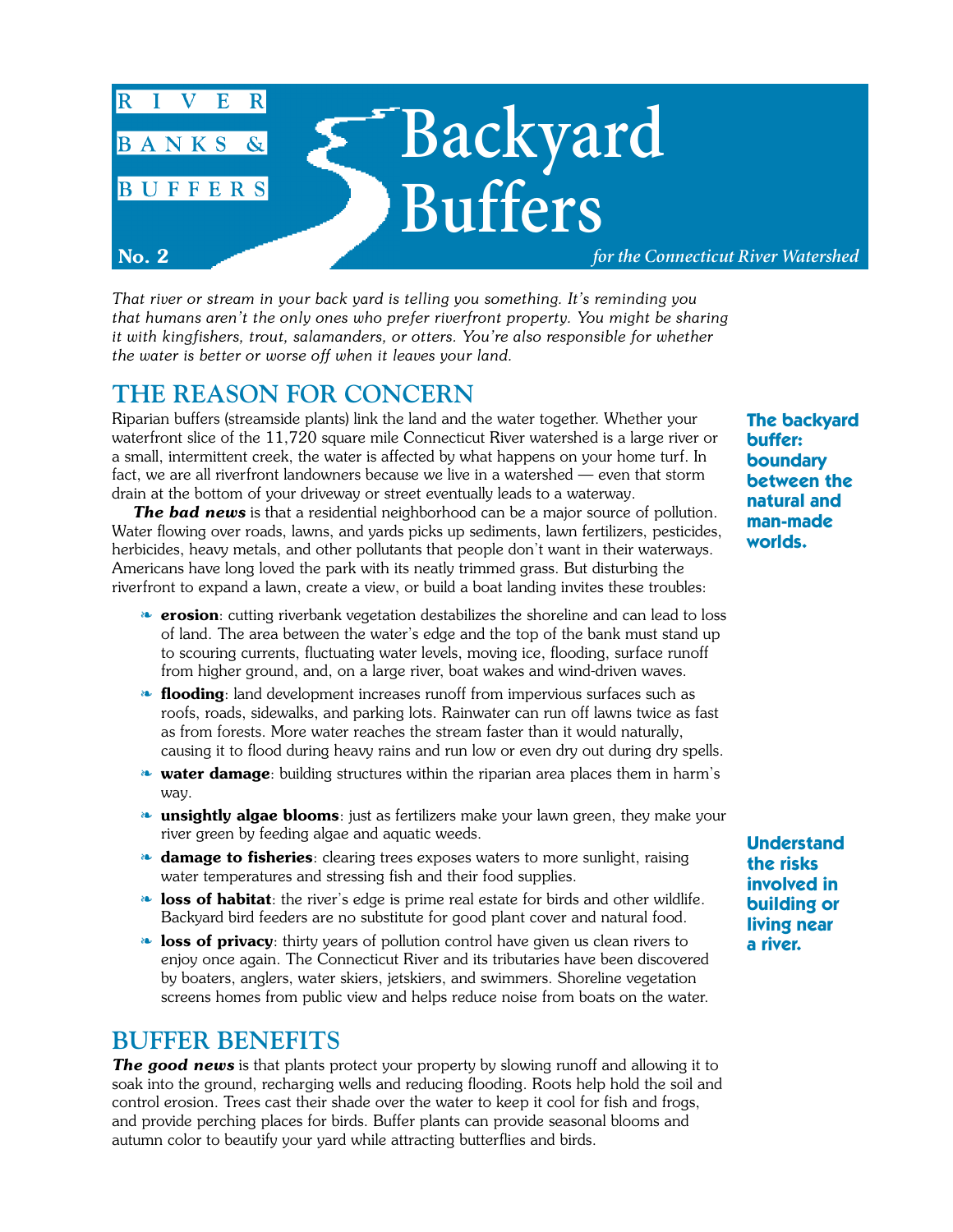Permanent vegetation along your streambank provides a "living filter" for both surface and subsurface water running off the land, while providing your home landscape with privacy and the pleasure of watchable wildlife.

The flood and erosion "insurance" provided by a riparian buffer is all the more important now that weather patterns are taking a turn. Whether global climate warming is natural or human-induced, New England is seeing a definite shift toward heavy storms that deliver several inches of rain in a single day. Sturdy plantings on your streambank are the best protection you can provide for your own property and your neighbors.

No stream is too small to benefit from a buffer. In fact, the smaller the stream, the more your buffer will help. It is those many little streams that make up the mighty Connecticut.

### **ANATOMY OF A RIPARIAN BUFFER**

Use the description below as a general guide which can be altered to fit the available space between the river and your home. Every bit of buffer counts. Even a 50' buffer is better than no buffer at all. (See *Introduction to Riparian Buffers*, No. 1 in this series, for more on buffer width.)



- **A THREE ZONE BUFFER SYSTEM** the most effective backyard buffer has three zones: ❧ **streamside**: from the water to the top of the bank. Protects the bank and offers habitat. The best buffer has mature forest but large shrubs may be a better choice where trees have collapsed a bank. Let it grow and let it go for the best protection.
	- **• middle zone**: from the top of the bank inland. Protects stream water quality and offers habitat. Varies in width depending on size of stream and the slope and use of nearby land. The best buffer has trees, shrubs, and perennial ground plants. It can allow some clearing for recreational use.
	- ❧ **outer zone**: the yard, garden, or woods between your home and the rest of the buffer. Traps sediment; play areas, gardens, compost piles, and other common residential activities are suitable here.

### **BEGINNING YOUR BUFFER**

#### *First Steps*

Spend some time outside during a heavy rainstorm, watching your property to see where the water goes. Your buffer does the best job of filtering runoff when the water spreads out and does not flow straight to the stream in a channel. Regrade, or use stones or landscape timbers to divert runoff into flatter areas where it can soak in. If your land receives stormwater runoff from a road, an engineer's advice is useful.

If you have an unstable bank, deal with this first. Consult *The Challenge of Erosion in the Connecticut River Watershed*, published by the Connecticut River Joint Commissions. Remember that a buffer will provide good insurance for your riverbank. Your county Conservation District office has an inventory of erosion sites on the Connecticut River mainstem.

#### **A buffer is a right-of-way for a stream.**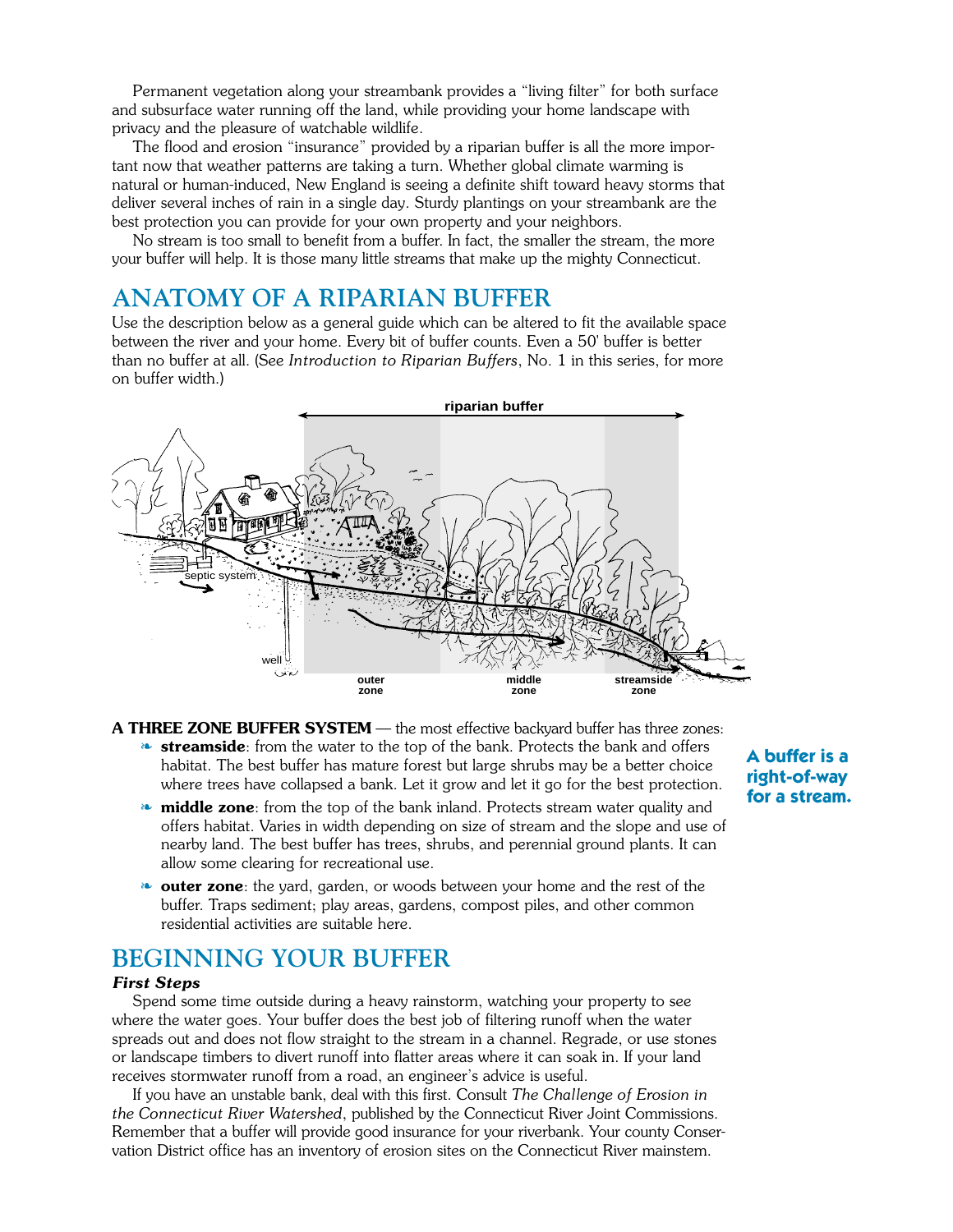Choose building sites wisely: protect your property and the river by not building in the river's flood plain. Streamside land is a high risk area for development even above flood elevation, since a river channel may not stay where you wish it would. Don't be fooled into thinking that you can dramatically change a natural shoreland to fit your desires. *Be certain to get a permit before starting any work on a riverbank or in a wetland.*

The first goal is to avoid planting a lawn to the water's edge. This is the worst and most common mistake homeowners make in setting up housekeeping next to water. Lawns have no habitat value (except for mice and moles). They put your property at risk for erosion, and deliver lawn chemicals directly to the stream, to say nothing of ruining the fishing. You don't have to return your entire yard to a natural forest to protect a stream, however. A lawn nearer your house can work as part of your riparian buffer, by soaking up runoff and catching sediment from driveways and bare ground.



#### *If You Have a Lawn to the Water's Edge*

You can begin a buffer by starting a wildflower meadow on the water side of your lawn. Create islands of unmown areas around the edges of the lawn. Seed these with wildflowers, and mow around them if you want a tidier look. Eventually allow these wildflower islands to expand until they create a continuous garden by the water. Keeping grass at a height of  $2\frac{1}{2}$ -3" encourages deeper rooting to withstand heat and drought. You can create an appealing riverfront garden landscape while eliminating time-consuming lawn care and watering. Even in water-rich New England, as much as 70% of summer water use is for lawns.

The no-mow option is the least expensive and the easiest; the lawn will gradually become a meadow, shrubs will move in, and then trees. If you want to keep part of your yard as a wildflower meadow, mow once every two to three years, except along the immediate streambank.

You can also encourage your meadow to fill in with trees and shrubs, by letting the birds plant them for you. Don't mow, and plant one or two berry-bearing shrubs or trees. This attracts the birds to perch in your yard and distribute seeds through their droppings. Of course, you can speed the process up by planting more nursery-grown plants.

#### *If Natural Vegetation Remains*

Consider retaining the natural beauty of a wooded shoreline. You might like the way a natural buffer looks — a carefree collection of native plants. If that's what you have, your best option is to let nature alone. If large trees block your view, consider careful pruning rather than removal. You can always cut a tree later, but it takes decades to replace a mature tree, and its root system is better at removing pollutants. Keep heavy equipment at least 25' from trees you wish to save, and avoid changing the grade around their roots.

#### *Access to the Water*

Frame your view of the river or stream with plants that add to your property value, or by careful pruning. If foot access to the stream is important, lay out a curved path and plant around it. Grade the path if necessary to keep it from becoming a tiny stream

#### **Protect a natural buffer from clearing.**

2000年10月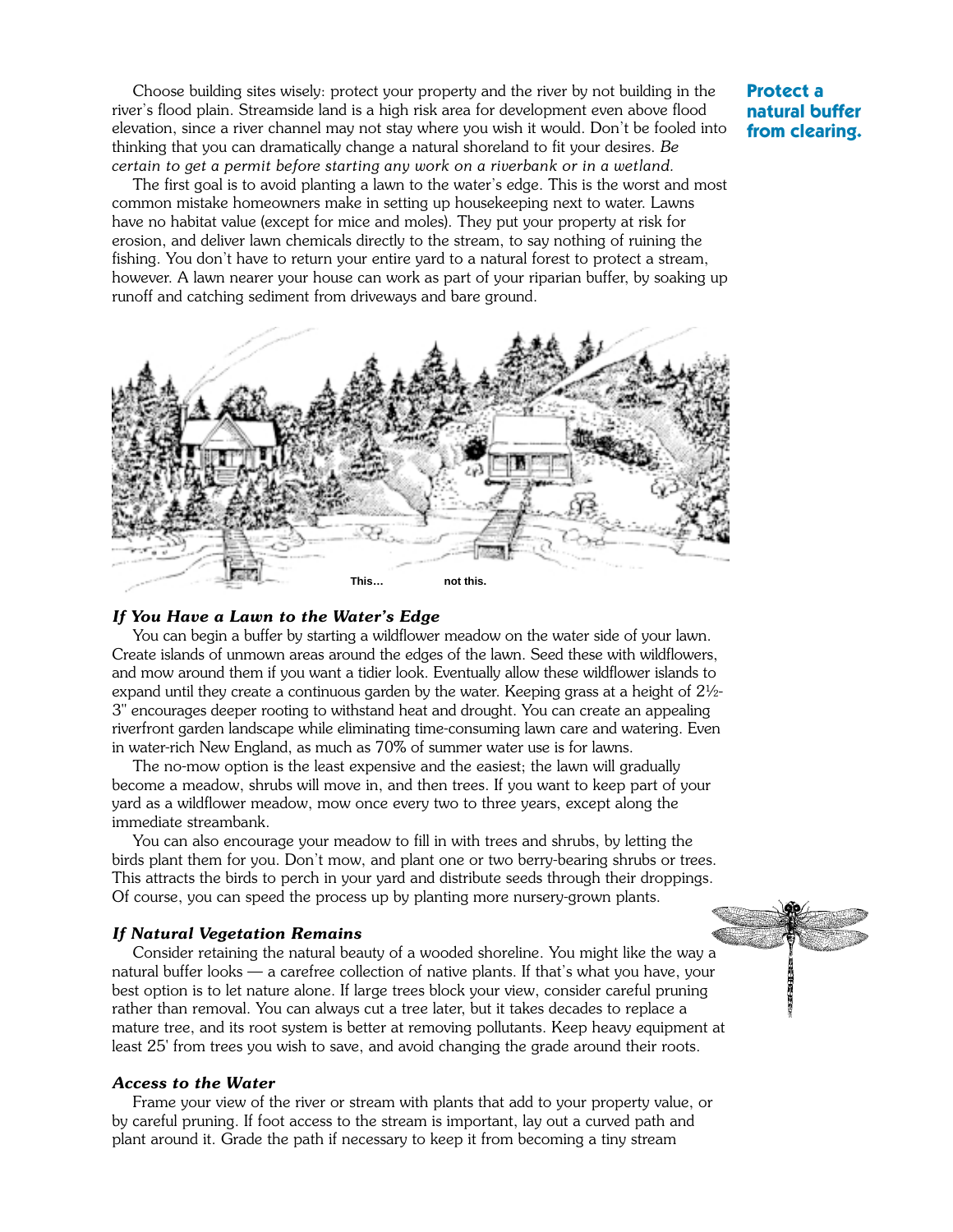channel during rainstorms. Slopes over 15% require constructing steps or stairs. Try to keep children and pets on this path to discourage them from trampling the rest of the riverbank. Choose fence locations with equal care - fences built on flood plains near the water have a bad habit of catching ice floes and debris. If you have a dock, sturdy shoreline vegetation will help protect your riverbank from the wake of your boat.



#### *Select Native Plants*

Native plants are far better for buffers than exotic ones. Many trees, shrubs, and herbaceous perennials used in conventional landscape plantings are non-native species from Europe or Asia. A number have escaped from cultivation to become pests. Their novelty can also attract nuisance wildlife. Aggressive exotics such as purple loosestrife and glossy buckthorn can overwhelm native plants and turn your yard into a virtual desert where wildlife is concerned. You don't have to settle for a dull buffer, however. Many native plants are particularly attractive, with showy flowers, berries, branching habits, and autumn color. The buffer is also a good place to grow the family's Christmas trees.

Visit some nearby natural areas to see what grows there. You're better off copying Mother Nature: these plants have proven their ability to survive there with no care. They're resistant to most diseases and insects, are adapted to the local climate, and they're what wildlife expect to find. Sheet No. 8 in this series identifies native plants with ornamental value and those that attract birds, butterflies, or other desirable wildlife.

Since the backyard buffer forms the boundary between the natural and man-made worlds, the most successful streamside planting design aims for a less manicured look than one might expect on the street side of the home landscape. Group plants in odd-numbered clusters and repeat plants across the waterfront for a naturalistic effect.

Do not try to transplant wildflowers from the wild  $-$  it often fails and is illegal without the landowner's permission. Purchase nursery-grown wildflowers from a responsible supplier.

### **THE BETTER BUFFER**

The best safeguard for water quality, both in the river and in your well, is a woodland. A variety of trees and shrubs will do the best job of filtering runoff and providing habitat diversity for wildlife.

The bigger the buffer, the better. Trout streams, those used for water sports, and sources of drinking water need the most protection. You need a wider buffer if you have a lawn, landscaped area or garden where fertilizers and pesticides are used, or if there are parking lots, roads, or hillsides sending runoff through your yard into the stream.

Add buffers between your house and the street to filter runoff before it enters a storm drain or ditch on its way to a river. Another good place for buffers is along a parking area or drive**Native plants need less help from you so you can spend more time in the hammock.**

**Copy Mother Nature.**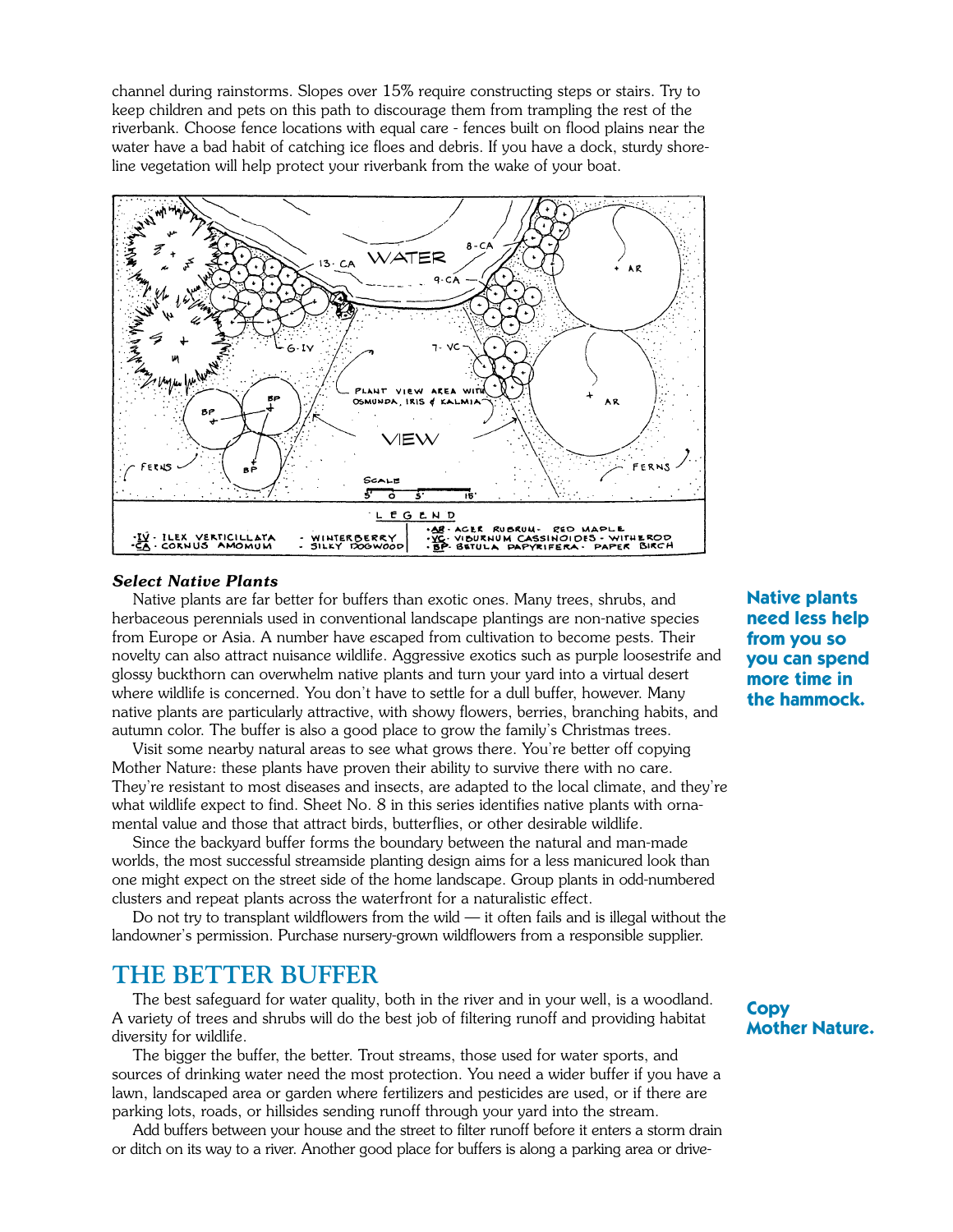way, where they can be disguised as perennial flower beds, shrub borders, or fern gardens.

Trees planted on the south or west side of your stream will do the best job of shading and cooling its waters for fish. Trees cannot entirely shade rivers wider than 75', but they can still help hold the soil, filter runoff, and provide habitat.

### **CARING FOR YOUR BUFFER**

The best care is the least care when it comes to a stream buffer. Resist the urge to tidy up. A natural forest floor, with its "litter" of fallen leaves and twigs, helps the buffer break down pollutants and soak up water. Raking or removing them defeats its purpose.

Fish appreciate natural woody debris which falls into their stream because it provides hiding places and creates resting pools. Remove only debris that could form dams and cause inundation. If a large tree threatens to fall from a steep bank, cut the tree if you're concerned that it will pull the riverbank with it, but leave the root system in place.

Mulch with pine needles or bark chips on high visibility areas if you wish, and leave the rest alone or shield the forest floor with ferns or other herbaceous plants. Fresh wood chips should compost six to twelve months before use. Cedar and redwood bark mulch are not recommended for stream buffers because their chemistry interferes with neutralizing nutrients and other pollutants. If you must fertilize near the water, use only lime or wood ash.

Mowing and removing clippings from a lawn on the land edge of the buffer helps recycle nutrients it has captured and promote vigorous sod growth. Watch your buffer for signs of erosion or channeled runoff. Keep pet droppings from washing into the stream.

Remember that Nature will probably rearrange your efforts to some degree, and that as the buffer grows, natural succession will replace shorter-lived plants with more shade tolerant, long-lived plants.

### **WHAT ABOUT COST?**

It's hard to put a dollar figure on your time behind a lawnmower or the value of watching wildlife. Here are some of the costs and benefits involved in adding a buffer to your backyard.

#### *Costs*

- ❧ wildflower seed
- ❧ plant material: use cuttings or bare root plants from a native source; nursery grown plants are more expensive but more reliable
- ❧ mulch; pine needles can be gathered and highway crews can supply chips for free
- ❧ labor in planting
- ❧ labor in mowing: once/year for meadows

#### *Benefits*

- ❧ less time spent mowing lawn and maintaining yard
- ❧ less money spent on fertilizer, pesticides, herbicides, fuel, equipment maintenance
- ❧ reduced air conditioning costs if house is shaded by buffer plants
- ❧ reduced heating costs if buffer plants provide winter windbreak
- ❧ more stable shoreline: avoid costs of engineering design, permits, bank stabilization
- ❧ more interesting birds, butterflies, and wildlife to watch
- ❧ better fishing
- ❧ cleaner, safer, more attractive water for recreation
- ❧ source of decorations Christmas trees, miniature alder cones, grape vines for wreaths, flowers, fall foliage
- ❧ safer, more reliable drinking water from on-site well
- ❧ better flood protection
- ❧ possible tax benefits from conservation easement on buffer
- ❧ increased general property value